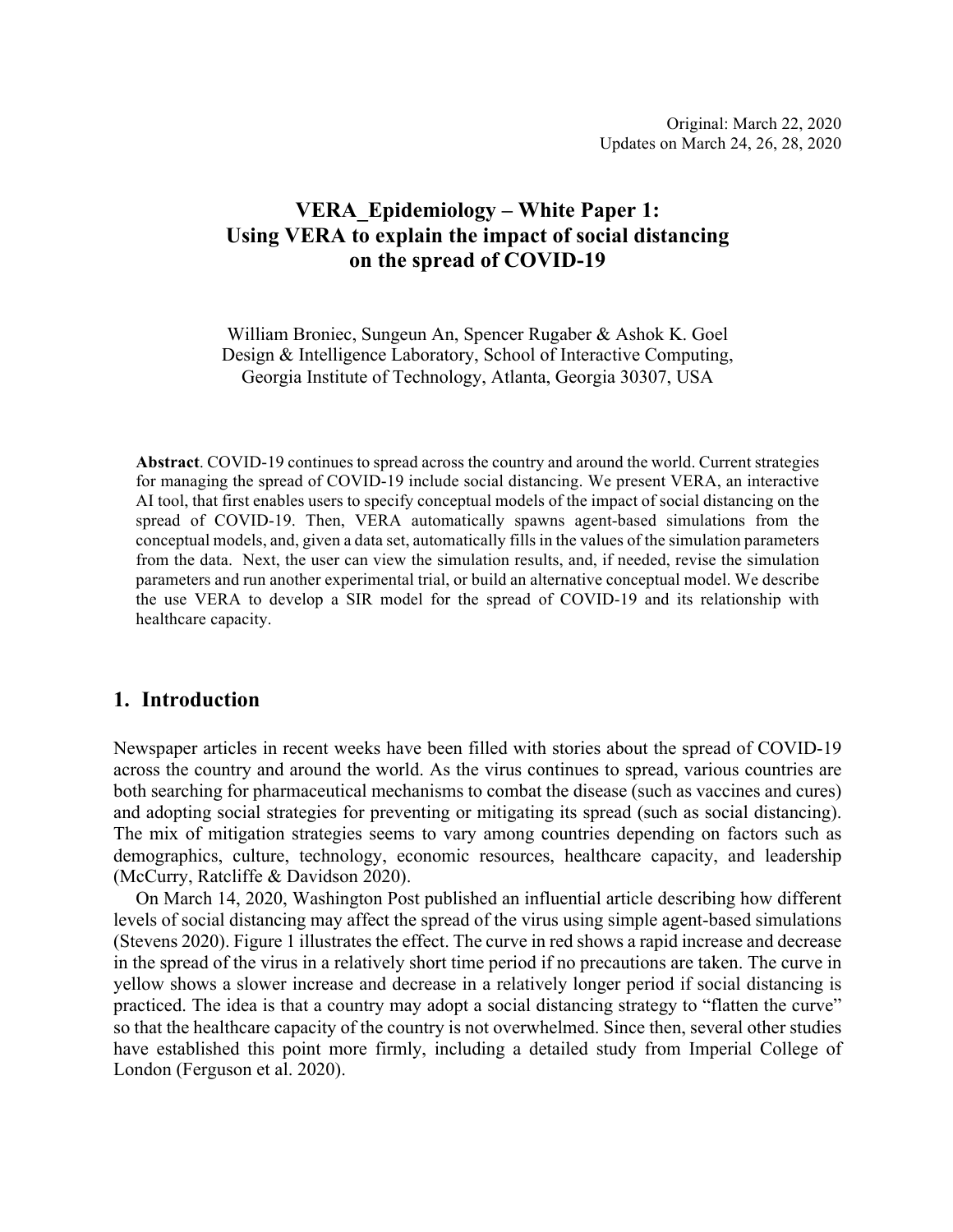In this article, we describe VERA\_Epidemiology (or just VERA for short), an interactive AI tool that enables users to build conceptual models of the impact of social distancing on COVID-19. Unlike some of the other simulations, VERA enables the user to explicitly specify the conceptual model in a visual language and automatically spawns agent-based simulations from the conceptual models. Given a set of data, VERA automatically extracts initial values for the simulation parameters from the dataset, and it also affords the user to interactively revise the parameter values. The user can view the simulation results, and, if needed, revise the simulation parameters and run another experimental trial, or build an alternative conceptual model. We demonstrate the model development process through comparative models of the impact of social distancing using the Johns Hopkins University dataset (CSSEGISandData, 2020).



Time from the first infection

*Figure 1: The effect of social distancing on the spread of COVID-19. Flattening the curve helps keep the number of people infected with the virus within the range of the healthcare capacity. (Adapted from Stevens 2020, published in The Washington Post on March 14, 2020.)*

We describe the use of VERA to develop a SIR model for the spread of COVID-19 and its relationship with healthcare capacity. The results show gradual "flattening of the curve" as increasingly intense social distancing strategies are implemented. More importantly, VERA acts like a virtual laboratory to conduct "what if" experiments with different SIR models without requiring any knowledge of mathematical equations or computer programming.

## **2. An Illustrative Example of Modeling the Spread of COVID-19 Using VERA**

The Virtual Experimentation Research Assistant (VERA) is a web application that enables users to construct conceptual models of complex systems and run model simulations. The original VERA system operated in the domain of ecological systems and has been extensively used for learning and education in ecology (An et al. 2018; http://vera.cc.gatech.edu). The VERA system described here is an adaptation of the original VERA for ecological modeling.

We illustrate the use of VERA to create three models that form a series of increasingly intense social distancing policies (see Figure 2). We use two parameters to control the levels of social distancing: *interaction probability* and *adoption/transmission interval.* These two parameters are incrementally increased from Model 1 to Model 3 to increase the interaction probability while the COVID-19 spread component itself remains intact.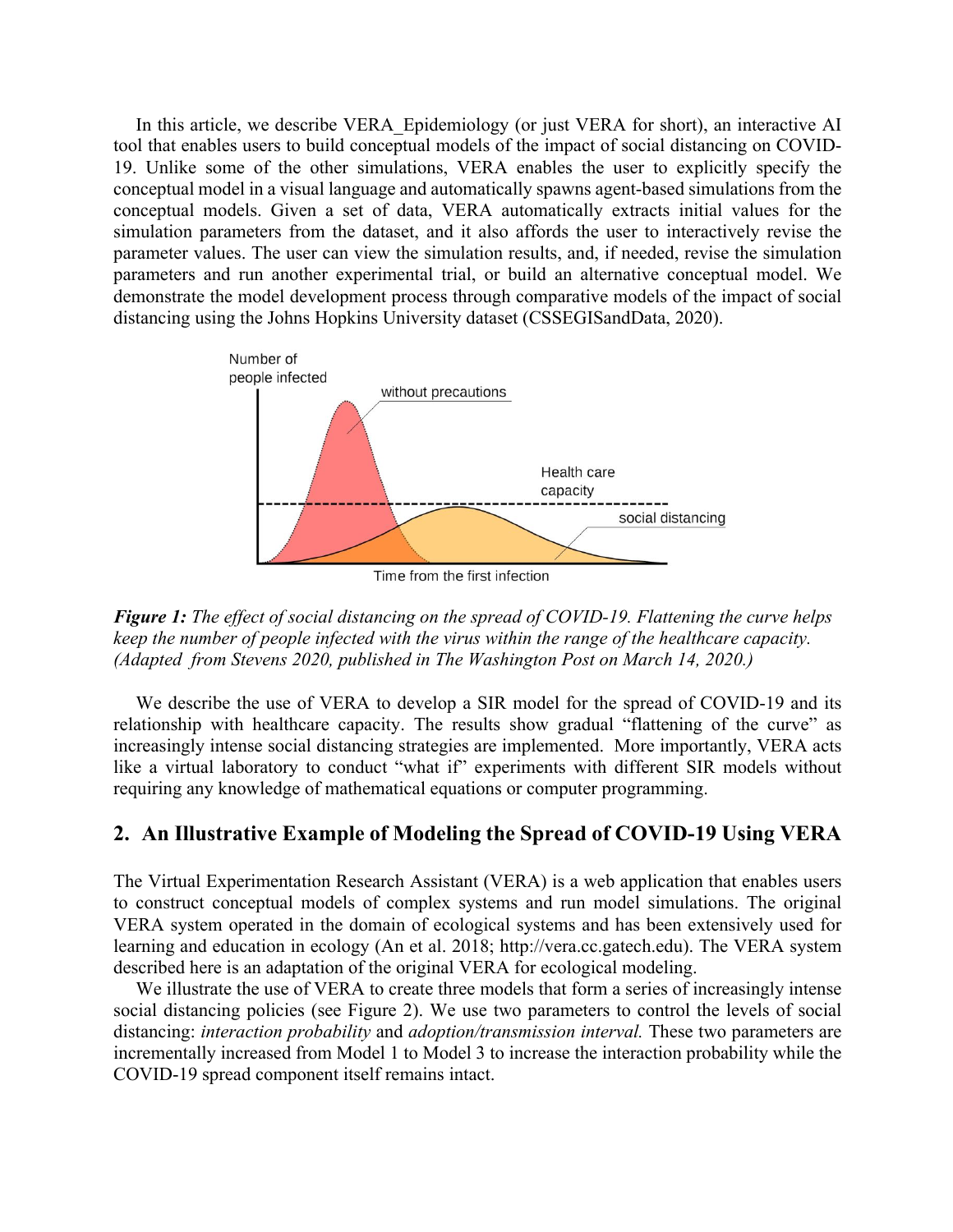| Light                    | Moderate                 | <b>Intense</b>           |
|--------------------------|--------------------------|--------------------------|
| <b>Social Distancing</b> | <b>Social Distancing</b> | <b>Social Distancing</b> |

*Figure 2. Three models with increasing levels of social distancing.*

## **2.1 Conceptual Modeling**

VERA uses conceptual models to enable users to visually express the components and relationships of a system. Figure 3 illustrates a screenshot from VERA's editor for constructing conceptual models in epidemiology. The left panel contains a palette for adding different types of components to the model. The grid panel in the center is where the conceptual model is assembled. The right panel depicts model parameters and their initial values for the simulation of the conceptual model. Note the visual nature of the conceptual models in VERA. The conceptual models in Figure 2 illustrate an interaction between social distancing and COVID-19 cases.



*Figure 3: Conceptual modeling in VERA*

## **2.2 Simulation Parameters**

VERA translates qualitative conceptual models into quantitative values and equations to generate agent-based simulations. VERA currently uses the following parameters specific to epidemiology: *starting count, duration, adoption/transmission count, adoption/transmission onset, and adoption/transmission interval.* VERA facilitates describing the simulation parameter values in two ways. First, VERA enables users to import data from external sources and then uses machine learning techniques for abstracting initial simulation parameter values from the data. Second, it enables users to interactively set the parameter values.

Table 1 shows increasing the interaction probability and the adoption /transmission interval parameters to represent the increasing level of social distancing. The values of the simulation parameters of the *COVID-19 Cases* component in Figure 4 were automatically filled in by applying machine learning techniques on the imported dataset (CSSEGISandData, 2020).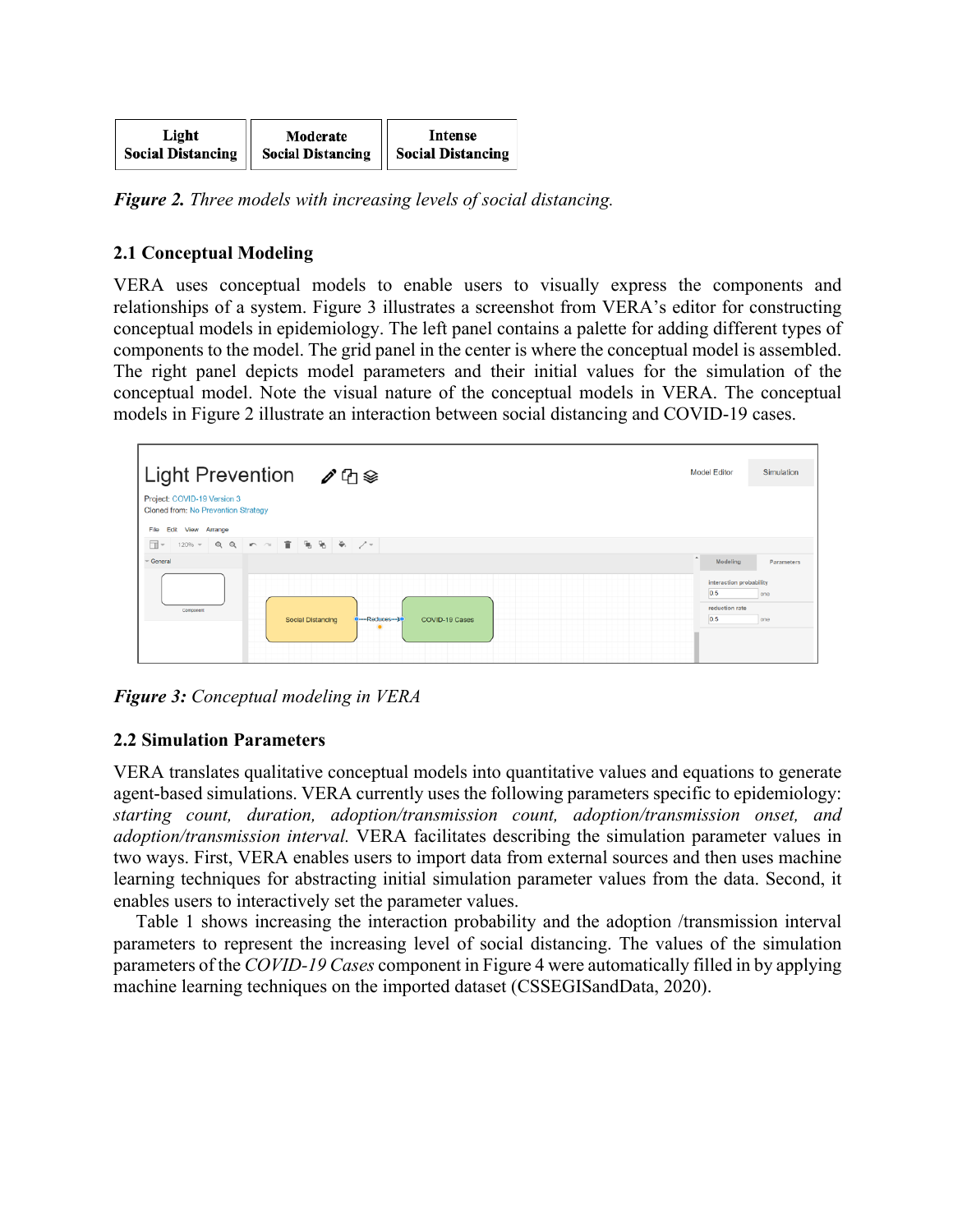*Table 1: Increasing the interaction probability and the adoption /transmission interval parameters to represent increasing level of social distancing.*



*Figure 4: The simulation parameters of the COVID-19 CASES components.*

### **2.3 Simulation Results**

VERA uses an off-the-shelf agent-based simulation system called NetLogo (http://ccl.northwestern.edu/netlogo/). Running the simulation enables the user to observe the evolution of the system variables over time and iterate through the generate-evaluate-revise loop.

Figure 5 shows the simulation results generated from the model in Figure 4 using different parameter values, as indicated in Table 1. The first model shows one future progression where the rate spikes early, but there is a sharp decline. This can be compared to South Korea's handling of COVID-19 spread, where medical technology and mass screenings drastically limited the spread. The primary concern here is the capacity of the healthcare system, where demand can easily exceed supply. The next graph shows a model of moderate social distancing. In this case, the peak occurs later, does not reach as high, and stretches the pandemic out for a longer period. Such approaches are straining the healthcare capacity of many European nations now and may not be enough. The final model shows the results of intense social distancing on infection rates. These strong lifestyle changes drastically reduce the number of potential avenues for disease spread, and the resulting spread of infections occurs much slower, providing time, resources, and planning for a society to operate in the times of a pandemic.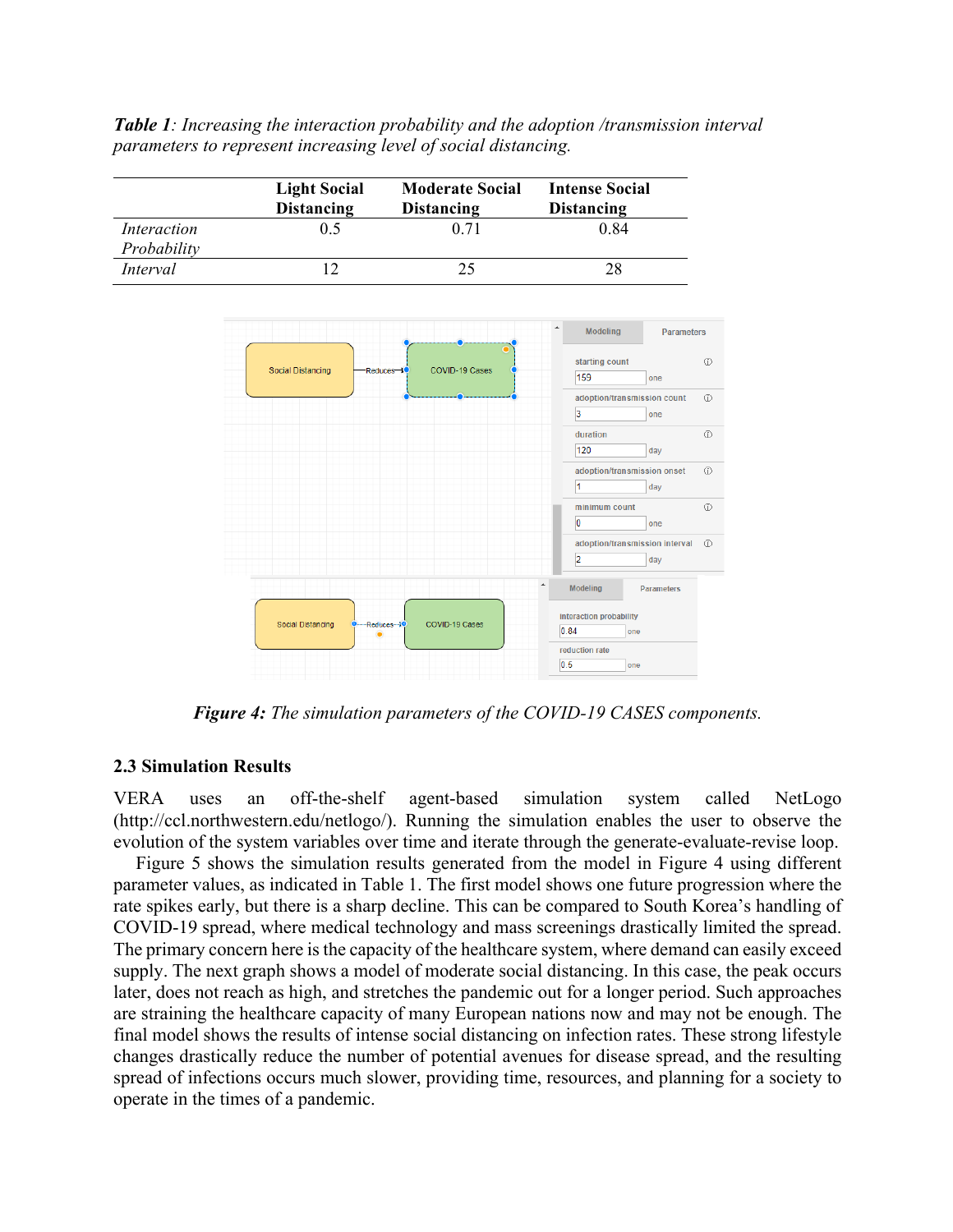

*Figure 5: The simulation results of Models 1-3 (top to bottom).*

# **3. The SIR Model of COVID-19 Spread in VERA**

Now that we have illustrated the core techniques in VERA, we describe the use of VERA develop the SIR model for understanding the relationship between social distancing and the spread of COVID-19. The SIR model (Kermak & McKendrick 1927) is a commonly used mathematical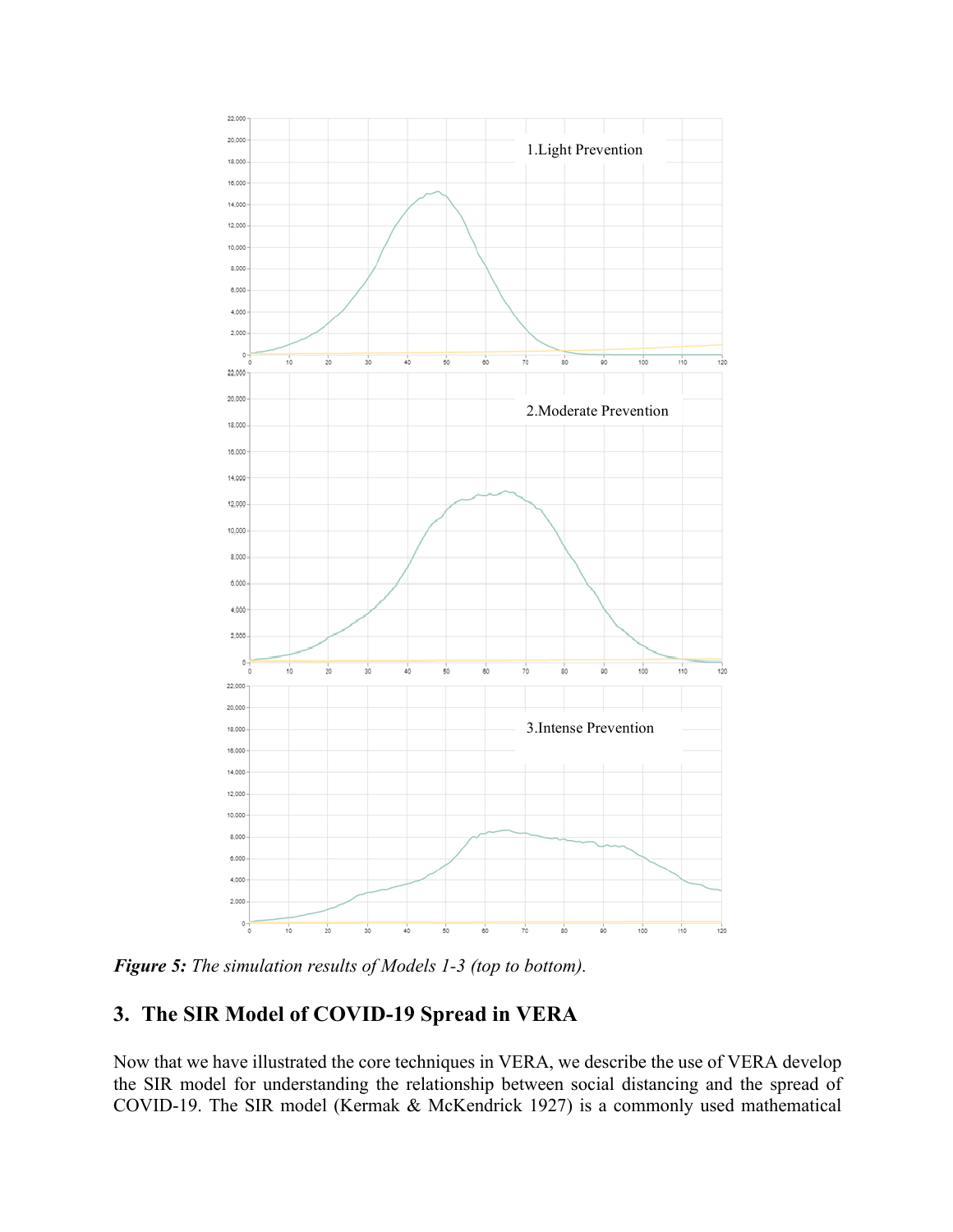model to understand the spread of infectious diseases. We show just how important adjusting behavior can be in shaping the outcome of a pandemic. The strain on the healthcare infrastructure has sweeping consequences—reduced availability of resources prevents some people from receiving adequate treatment, and even those with conditions other than COVID-19 will still see negative impacts as these resources become scarcer.

## **3.1 Conceptual Modeling**

The conceptual model in Figure 5 illustrates the SIR model of disease spread. The conceptual model consists of three components that each represent a number of individuals—the susceptible, the infected, and the recovered—as well as the healthcare capacity. The susceptible population becomes the infected population, and the infected population becomes the recovered population.



*Figure 5: The SIR conceptual model in VERA*

## **3.2 Simulation Parameters**

For the SIR model, we use a different set of parameters than for the simple model described in the previous section. The *susceptible*, *infected* and *recovered* components have *starting populations* as the simulation parameter. The healthcare capacity component has *capacity* as the simulation parameter. The *Become* relationship has two simulation parameters: *Average contacts per day per person* and *Transmission Likelihood*. The *Recover* relationship has *Average recovery time* parameter (see Table 2 for description).

| Table 2: The Simulation Parameters of Become and Recover Relationships. |  |  |  |  |  |  |
|-------------------------------------------------------------------------|--|--|--|--|--|--|
|-------------------------------------------------------------------------|--|--|--|--|--|--|

| Relationship  | <b>Simulation Parameter</b>    | <b>Description</b>                                     |
|---------------|--------------------------------|--------------------------------------------------------|
|               |                                | Describes how many people the average person is        |
|               | Average contacts per day       | coming in contact with on a given day in this          |
|               | per person                     | simulation.                                            |
| <i>Become</i> | <b>Transmission Likelihood</b> | Describes the probability of the disease transferring  |
|               |                                | from an infected person to a susceptible person that   |
|               |                                | they have come in contact with.                        |
| Recover       |                                | Describes how long it takes in average to recover from |
|               | Average recovery time          | the disease.                                           |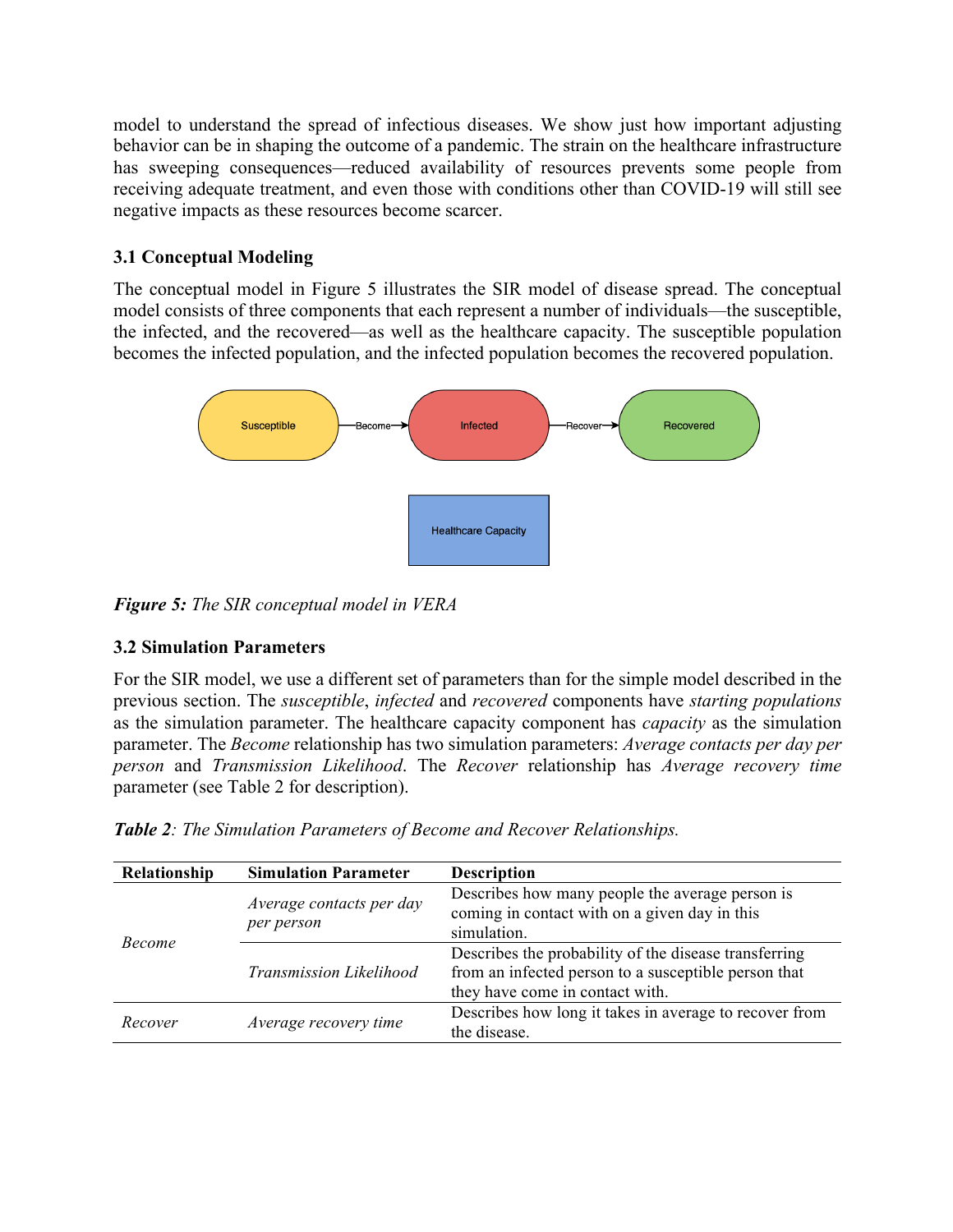#### **3.3 Simulation Results**

Figure 6 shows the simulation results on a sample population of 10,000 people with two different *Average contacts per day per person*. The first model (top) shows the simulation results with 16 *Average contacts per day per person*. The red series corresponds to the number of infected individuals, and it exceeds the healthcare capacity of the system very early under these conditions. The second model (bottom) shows the simulation results with 12 *Average contacts per day per person*. Reducing the *Average contacts per day per person* hypothetically suggest that people are reducing social contact somewhat, but not substantially. Compared to the prior graph, the peak is closer to 7,000 than 8,000, and healthcare capacity is exceeded after 20 days in the simulation, rather than around 15 days—a step in a positive direction. The users can experiment with other values of *Average contacts per day per person* until they find a scenario where infections do not exceed healthcare capacity.



*Figure 6: Simulation Results with 16 Average contacts per day per person (top) and 12 Average contacts per day per person (bottom).*